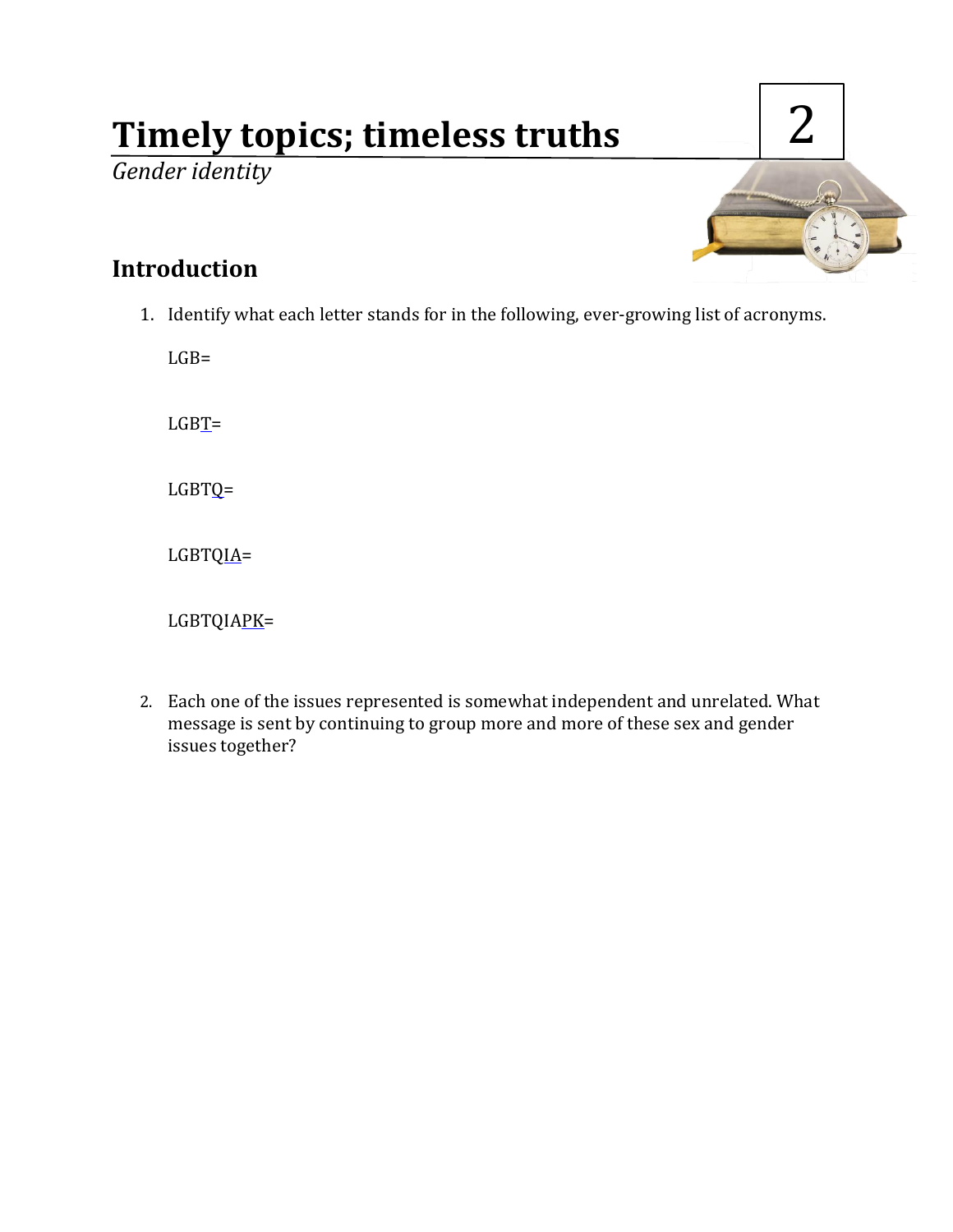# **How does the medical community define the issue?**

*Match the following terms with their commonly accepted definitions within the medical community.*

| 1. | Sex             | a.      | Someone who occasionally wears the<br>clothing of the opposite sex but does not<br>wish to permanently change his or her sex.                                  |
|----|-----------------|---------|----------------------------------------------------------------------------------------------------------------------------------------------------------------|
| 2. | Gender identity | b.      | Someone whose sex and gender identity<br>match.                                                                                                                |
| 3. | Transgender     | $C_{1}$ | An individual whose sex at birth is unclear,<br>possessing anatomical traits of both sexes.                                                                    |
| 4. | Cisgender       | d.      | The biological classification of male or<br>female, determined primarily by<br>chromosomes and reproductive organs.                                            |
| 5. | Transsexual     | e.      | Someone whose sex and gender identity do<br>not match.                                                                                                         |
| 6. | Cross-dresser   | f.      | A transgender person who seeks to make<br>his or her sex and gender identity match<br>through medical intervention, such as<br>hormonal treatment and surgery. |
| 7. | Intersex        | g.      | One's identification as male or female (or<br>something else), determined by personal<br>perception and cultural expectations.                                 |

8. In 2013, the 5th edition of the *Diagnostic and Statistical Manual of Mental Disorders*  (DSM-5) reclassified gender identity *disorder* as gender *dysphoria*. *Dysphoria* is defined as "an emotional state marked by anxiety, depression, and restlessness." In other words, the problem, as the medical community defines it, is not an individual's identification with the gender opposite their sex *per se.* The problem is the emotional and functional challenges that accompany this identification. What implications does this change in designation have?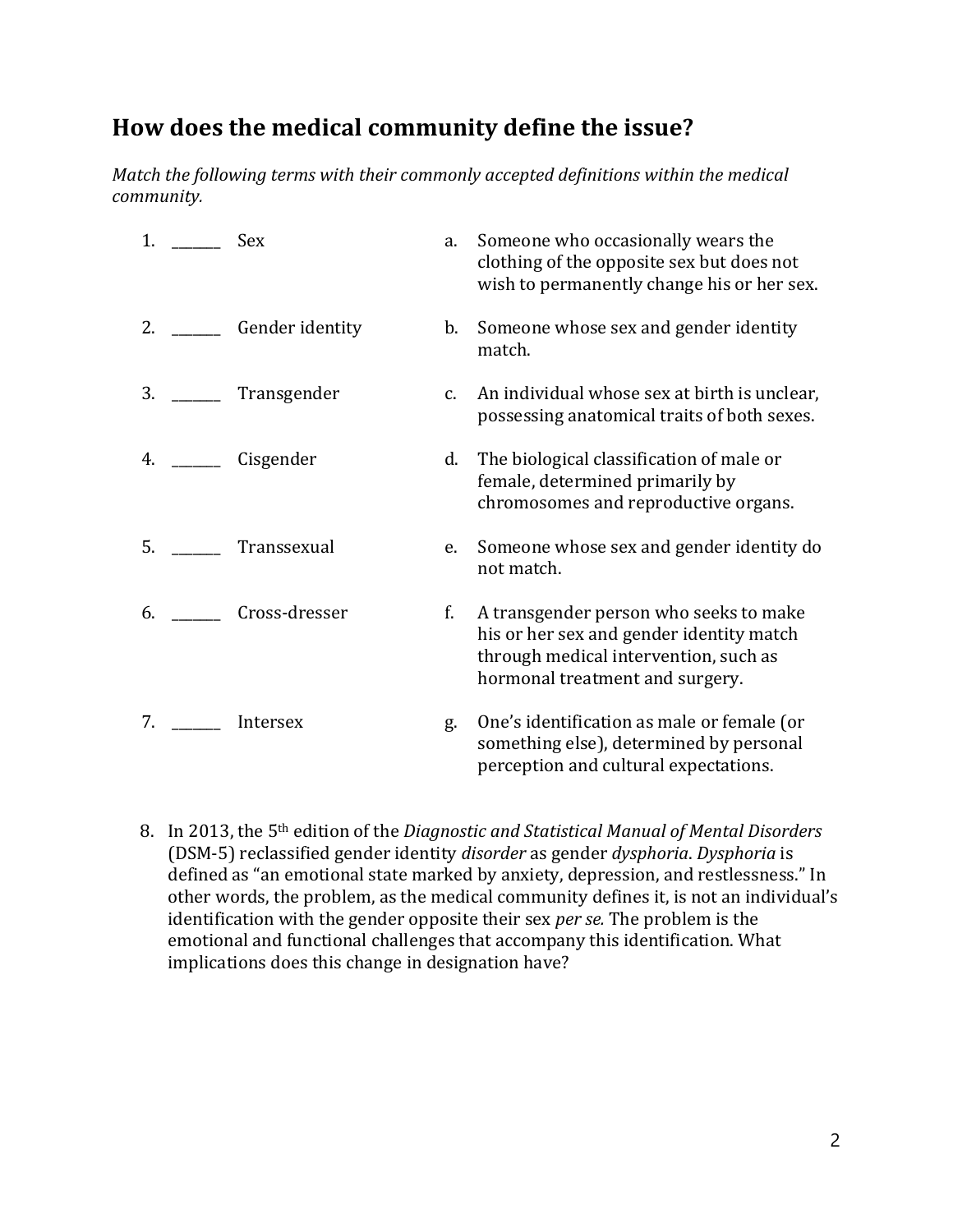# **What does the Bible say about the issue?**

#### **Genesis 1:26-28**

God said, "Let us make man in our image, according to our likeness, and let them have dominion over the fish of the sea, and over the birds of the sky, and over the livestock, and over all the earth, and over every creeping thing that crawls on the earth."

 $27$  God created the man in his own image. In the image of God he created him. Male and female he created them.

<sup>28</sup> God blessed them and said to them, "Be fruitful, multiply, fill the earth, and subdue it. Have dominion over the fish of the sea, over the birds of the sky, and over every living thing that moves on the earth."

1. Those supportive of the transgender movement talk about a person's assigned gender (the designation of a gender of male or female at birth). According to Scripture, God is the one who assigns us our gender. He made them male and female. With what characteristics does Scripture identify a person's gender?

*Just as in a perfect world people would always have physical attractions to the opposite gender, so also in a perfect world people's gender identity would always match their sex. However, just as in a fallen world people have physical attractions to the same gender, so also in a fallen world people of a particular sex identify with the opposite gender.*

*Just as in the discussion about sexual orientation, the origins and causes of such attractions can be debated (nature vs. nurture, "I was born this way" vs. "This is a choice"), so also in the discussion about gender identity the same can be done. However, rather than dismissing or minimizing this challenging issue with which a person is struggling, we will seek to help him or her deal with it in a God-pleasing way.*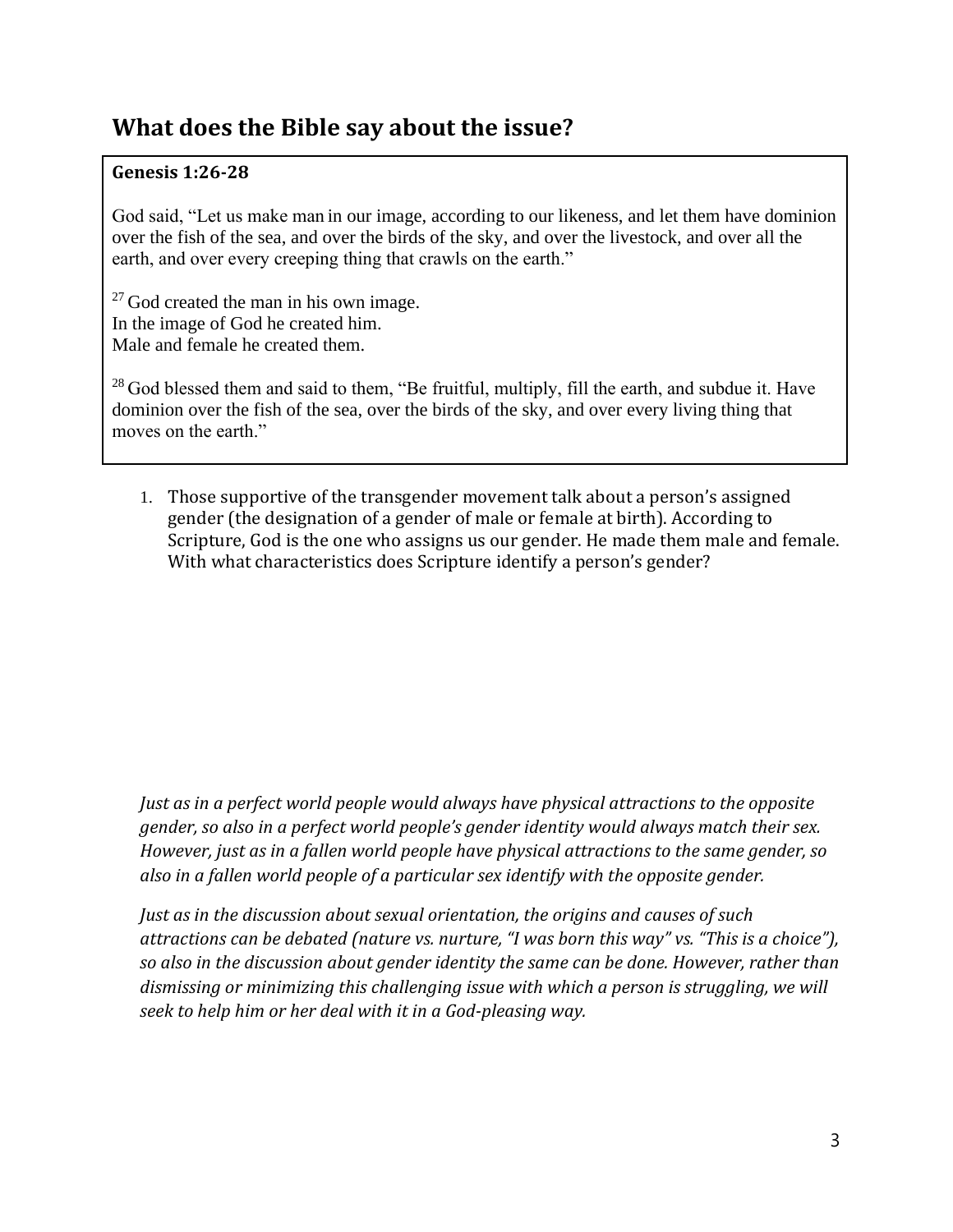#### **Psalm 139:14**

I praise you because I am fearfully and wonderfully made. Your works are wonderful, and my soul knows that very well.

2. Put in your own words what we can say about our bodies, even after the fall.

**1 Corinthians 6:19,20**

Or do you not know that your body is a temple of the Holy Spirit, who is within you, whom you have from God? You are not your own, <sup>20</sup> for you were bought at a price. Therefore glorify God with your body.

3. As a result of the Father's creation, the Son's redemption, and the Spirit's sanctification, what does Paul encourage us to do with our bodies?

#### **Jeremiah 17:9**

The heart is more deceitful than anything. It is beyond cure. Who can understand it?

4. Our bodies certainly bear the marks of the fall. However, as it pertains to our gender, the evidence offered by our bodies (chromosomes, hormones, reproductive organs) is, in most cases, clear. In contrast, describe what we know about the thoughts and desires of our inner being since the fall.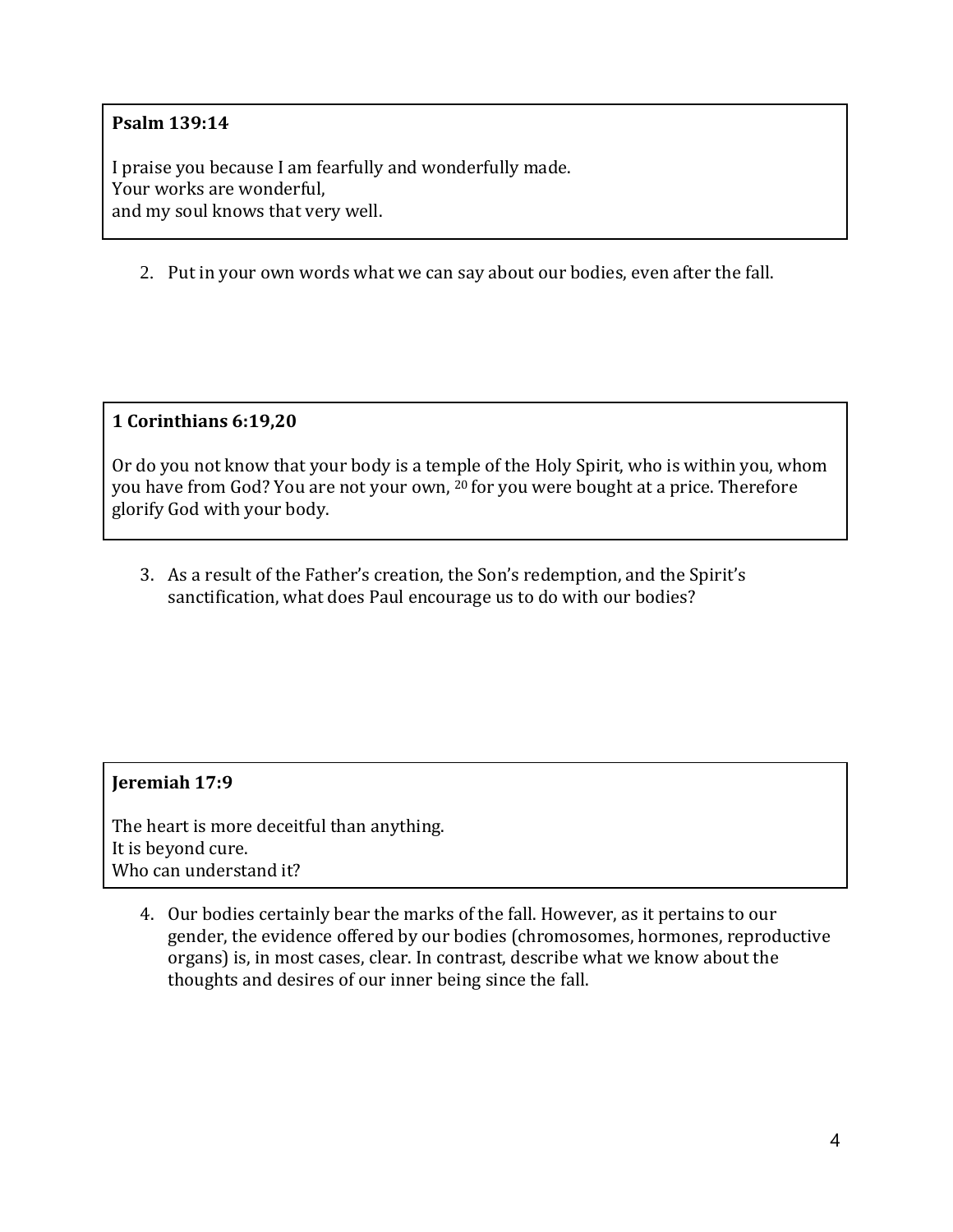#### **Romans 6:12-14**

Therefore, do not let sin reign in your mortal body so that you obey its desires. <sup>13</sup> Do not offer the members of your body to sin as tools of unrighteousness. Instead, offer yourselves to God as those who are alive from the dead, and offer the members of your body to God as tools of righteousness. <sup>14</sup> Indeed, sin will not continue to control you, because you are not under law but under grace.

5. When our inner being desires what is contrary to God's will, summarize Paul's instructions to us regarding what we are to do with our bodies.

#### **Philippians 3:7-11**

But, whatever things were a profit for me, these things I have come to consider a loss because of Christ. <sup>8</sup> But even more than that, I consider everything to be a loss because of what is worth far more: knowing Christ Jesus, my Lord. For his sake, I have lost all things and consider them rubbish, so that I may gain Christ  $9$  and be found in him, not having a righteousness of my own, which comes from the law, but that which comes through faith in Christ, the righteousness that comes from God by faith. <sup>10</sup> I do this so that I may know him and the power of his resurrection and the fellowship of his sufferings, being conformed to his death,  $11$  in the hope that in some way I may arrive at the resurrection from the dead.

- 6. In contrast to the world, which tells us to be true to our desires, live how we want to live, and strive to eliminate all pain from our lives, God urges us to take up our crosses, whatever they may be. Name some blessings he promises as we do so.
- 7. Instead of hoping to attain the complete absence of any discomfort or unease of mind and spirit during this life, what is the ultimate goal a Christian hopes to attain? List ways this will impact someone who struggles with gender identity.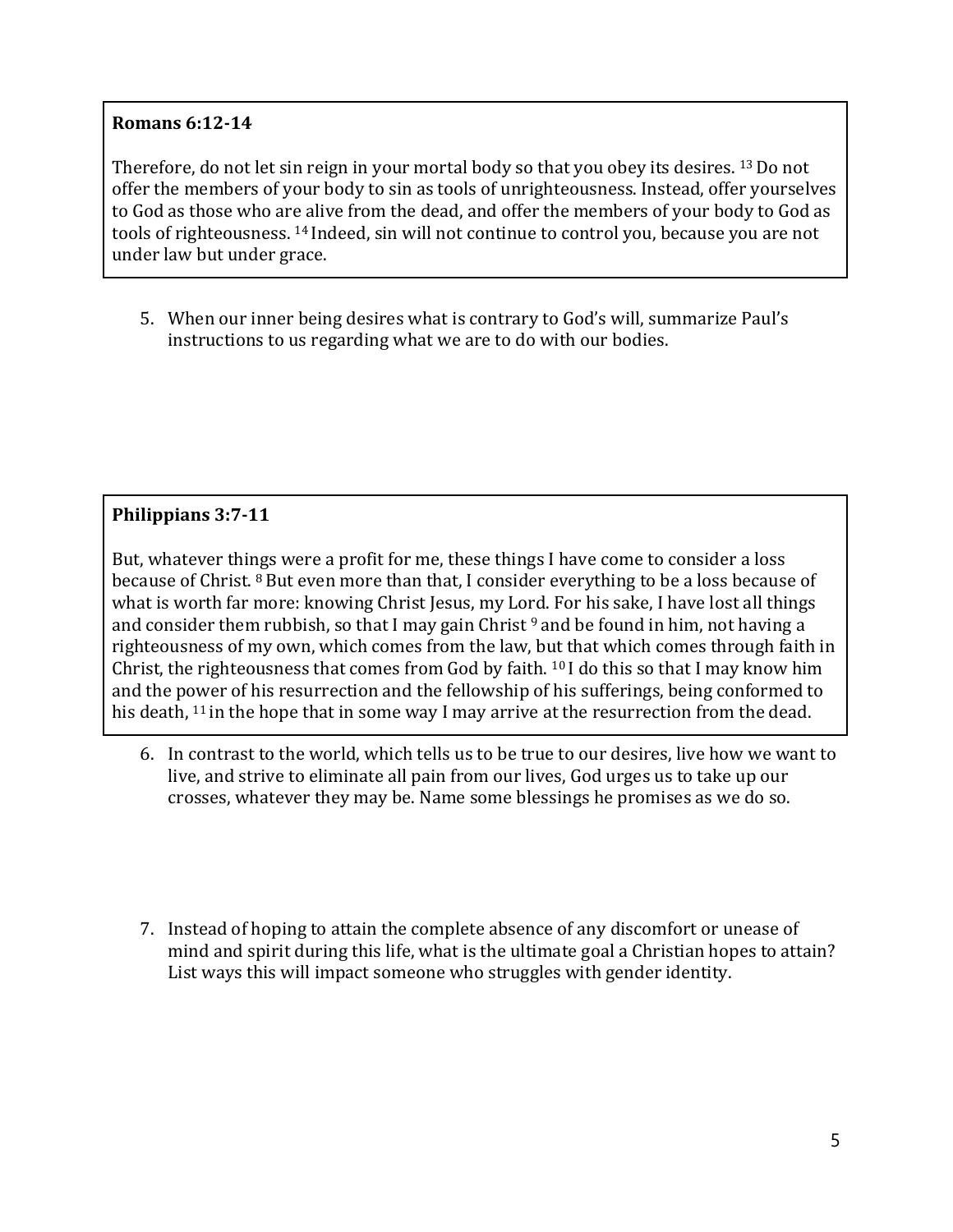## **Further discussion points**

- 1. In response to people who identify with the gender opposite their sex, Christians will sometimes say, "God doesn't make mistakes." Evaluate this response.
- 2. Imagine your eight-year-old son tells you that he wants to be a girl. How would you respond?
- 3. Imagine a 25-year-old friend tells you that he wants to transition to a woman. How would you respond?
- 4. Aside from biological traits, what defines maleness or femaleness? Are there traits or behaviors traditionally associated with one gender that we could acknowledge would be fine for the other gender to have or take part in? What traits or behaviors, if any, would be off-limits?
- 5. Studies show that far more males are identifying with and transitioning to females *(although the statistics of girls having "top surgery" and receiving hormonal treatments is growing).* Can you offer any explanations for why this might be the case?